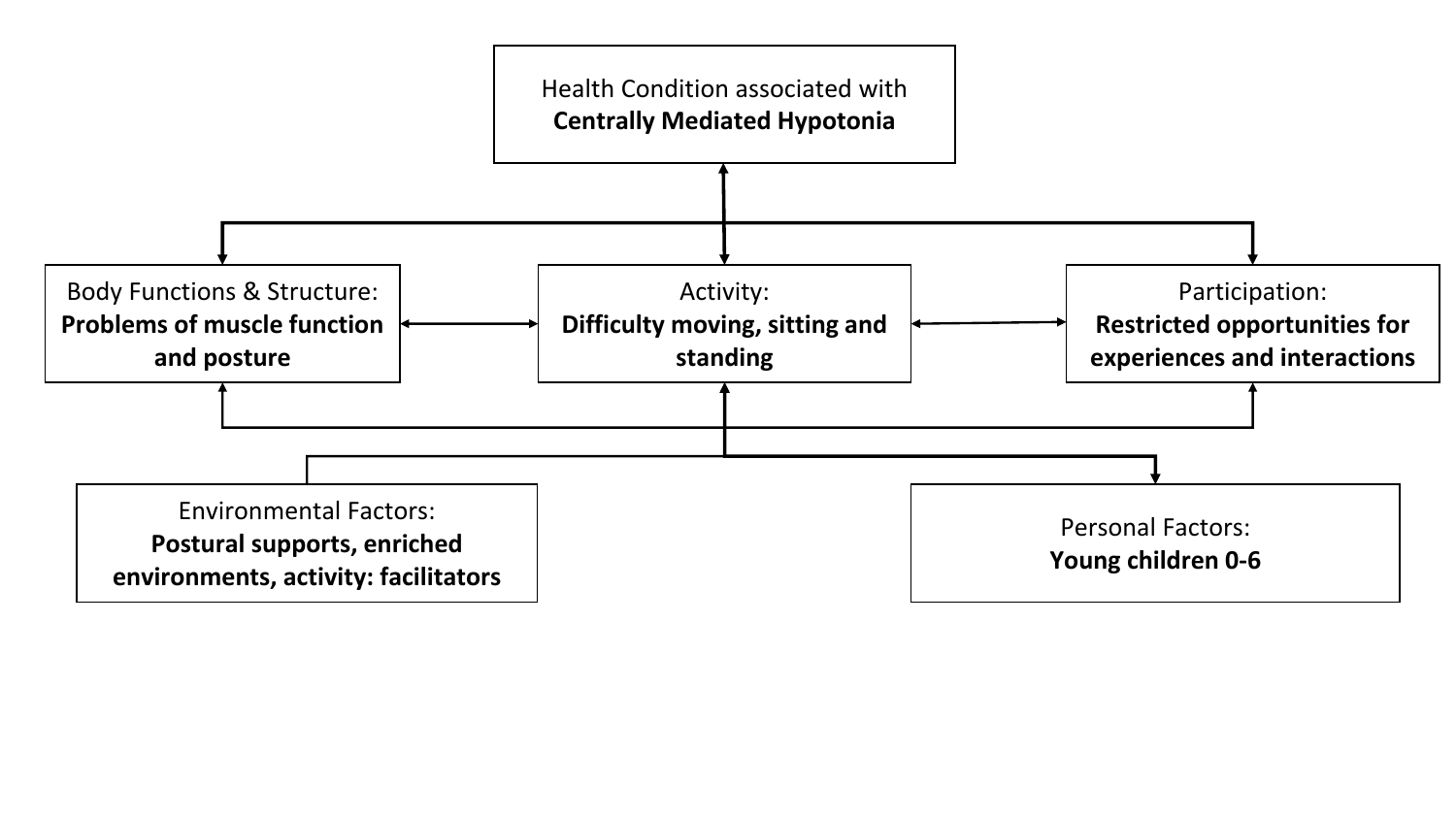## Interventions for Central Hypotonia by ICF domain\*

\*All recommendations in this framework are in favor of the treatment and conditional, due either to the low quality, low number of participants or the focus on related but not specifically meeting all criteria of populations with central hypotonia.

| <b>Body Function Outcomes:</b>                                                                                                    | <b>Activities and Participation Outcomes:</b>                                                                                                                          |
|-----------------------------------------------------------------------------------------------------------------------------------|------------------------------------------------------------------------------------------------------------------------------------------------------------------------|
| -Treadmill training (early stepping and gait)                                                                                     | -Infant massage (parent-infant interaction, sleep, other)                                                                                                              |
| - Active encouragement of developmental milestone gains (motor                                                                    | - Early mobility                                                                                                                                                       |
| and sensory-motor function)                                                                                                       | - AFOs and/or SMOs (standing, walking, move around)                                                                                                                    |
| - AFOs and/or SMOs (gait)                                                                                                         | - Postural Management (sitting, standing, lying, activity)                                                                                                             |
| <b>Body Structure Outcomes:</b><br>- Hip surveillance<br>- Postural Management<br>- AFOs and/or SMOs (alignment of body segments) | <b>Environmental Factors Outcomes:</b><br>- Walkers and gait trainers<br>- Compression garments<br>- Power mobility<br>- Supported seating system<br>- Standing device |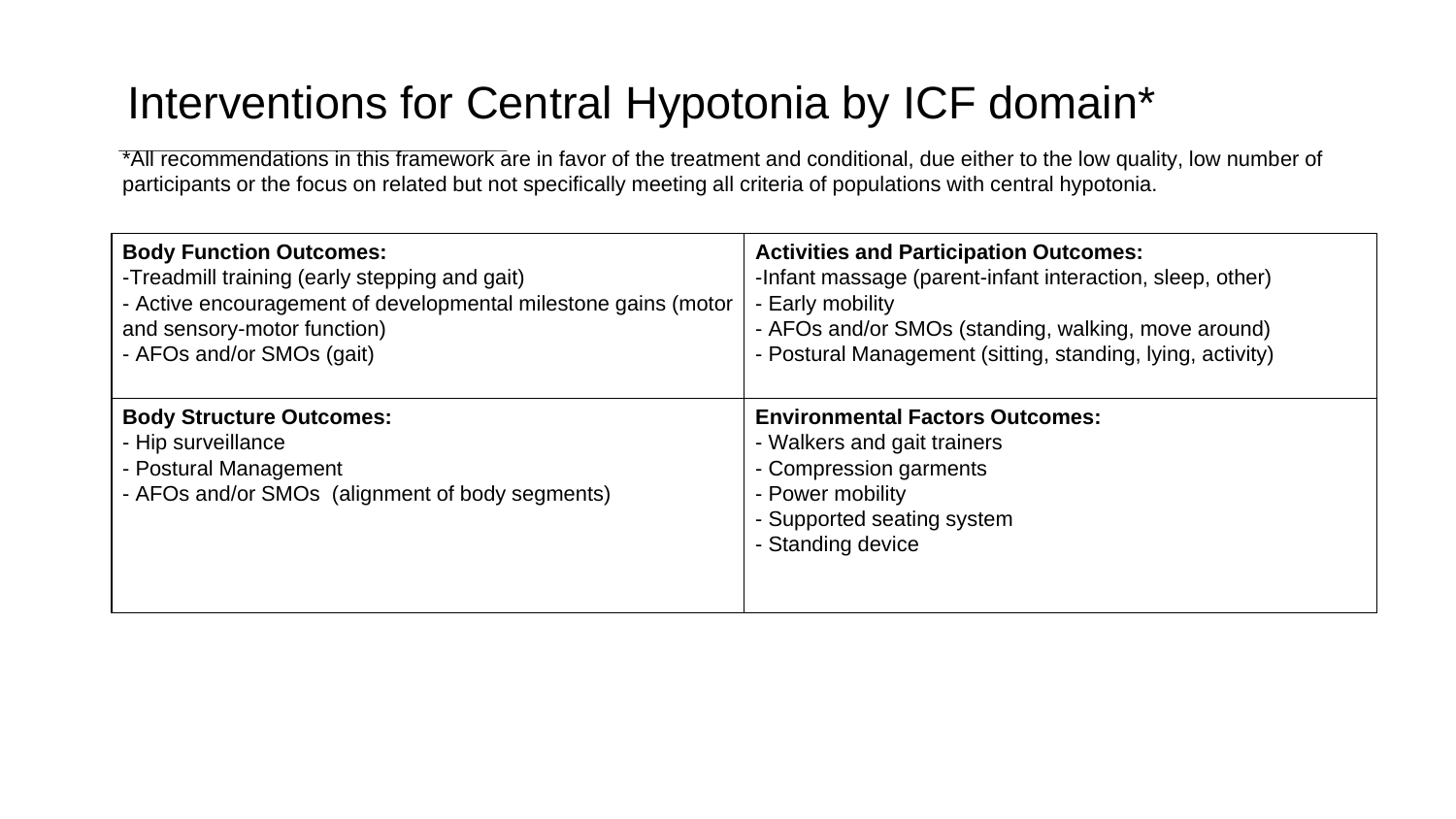|                            |                                      | Recommendation 1: ACTIVE MOTOR INTERVENTIONS for infants encourage developmental milestone gains in young children with central hypotonia     |
|----------------------------|--------------------------------------|-----------------------------------------------------------------------------------------------------------------------------------------------|
|                            |                                      |                                                                                                                                               |
| <b>FACTOR</b>              | <b>DECISION</b>                      | <b>EXPLANATION</b>                                                                                                                            |
| <b>Quality of the</b>      | High                                 | Early reaching, kicking, sitting practice, attaining standing and movement and interventions that are child-active,                           |
| evidence                   | □ Moderate                           | caregiver delivered, and use coaching have been shown to be effective in infants at risk for cerebral palsy (2 RCTs                           |
|                            | <b>X</b> Low                         | Morgan et al., 2016 in CP; Heathcock, 2015)                                                                                                   |
|                            | Very low                             |                                                                                                                                               |
| <b>Values and</b>          | No significant variability           | Different weights, kicking and reaching protocols are recommended by different providers.                                                     |
| preferences                | X Significant variability            | Goal directed, child active interventions with cognitive challenge have shown benefits for Gross and fine motor                               |
|                            |                                      | development and cognitive outcomes in children with $CP < 2$ years.                                                                           |
| <b>Balance of benefits</b> | X Benefits outweigh                  | Early kicking and reaching promote earlier attainment of developmental milestones.                                                            |
| <b>versus</b>              | disadvantages                        | No disadvantages with active motor intervention.                                                                                              |
| disadvantages              | Benefits and                         |                                                                                                                                               |
|                            | disadvantages are                    |                                                                                                                                               |
|                            | balanced                             |                                                                                                                                               |
|                            | Disadvantages outweigh               |                                                                                                                                               |
|                            | benefits                             |                                                                                                                                               |
| <b>Resource use</b>        | Less resource intensive              | No resources necessary apart from toys for motivation to move.                                                                                |
|                            | More resource intensive              |                                                                                                                                               |
|                            |                                      |                                                                                                                                               |
| <b>Recommendation</b>      | X In favor of the                    | Early, child-active, caregiver delivered interventions coached by a therapist are recommended for all children with motor                     |
| direction                  | intervention                         | impairment or developmental delays.                                                                                                           |
|                            | Against the intervention             |                                                                                                                                               |
|                            |                                      |                                                                                                                                               |
| <b>Overall strength of</b> |                                      | Strong recommendation Active goal directed motor training with cognitive challenge is recommended in children with central hypotonia based on |
| the recommendation         | <b>X</b> Conditional                 | small RCT's in other populations.                                                                                                             |
|                            | recommendation                       |                                                                                                                                               |
| <b>References</b>          | Morgan et al., 2016; Heathcock, 2015 |                                                                                                                                               |
|                            |                                      |                                                                                                                                               |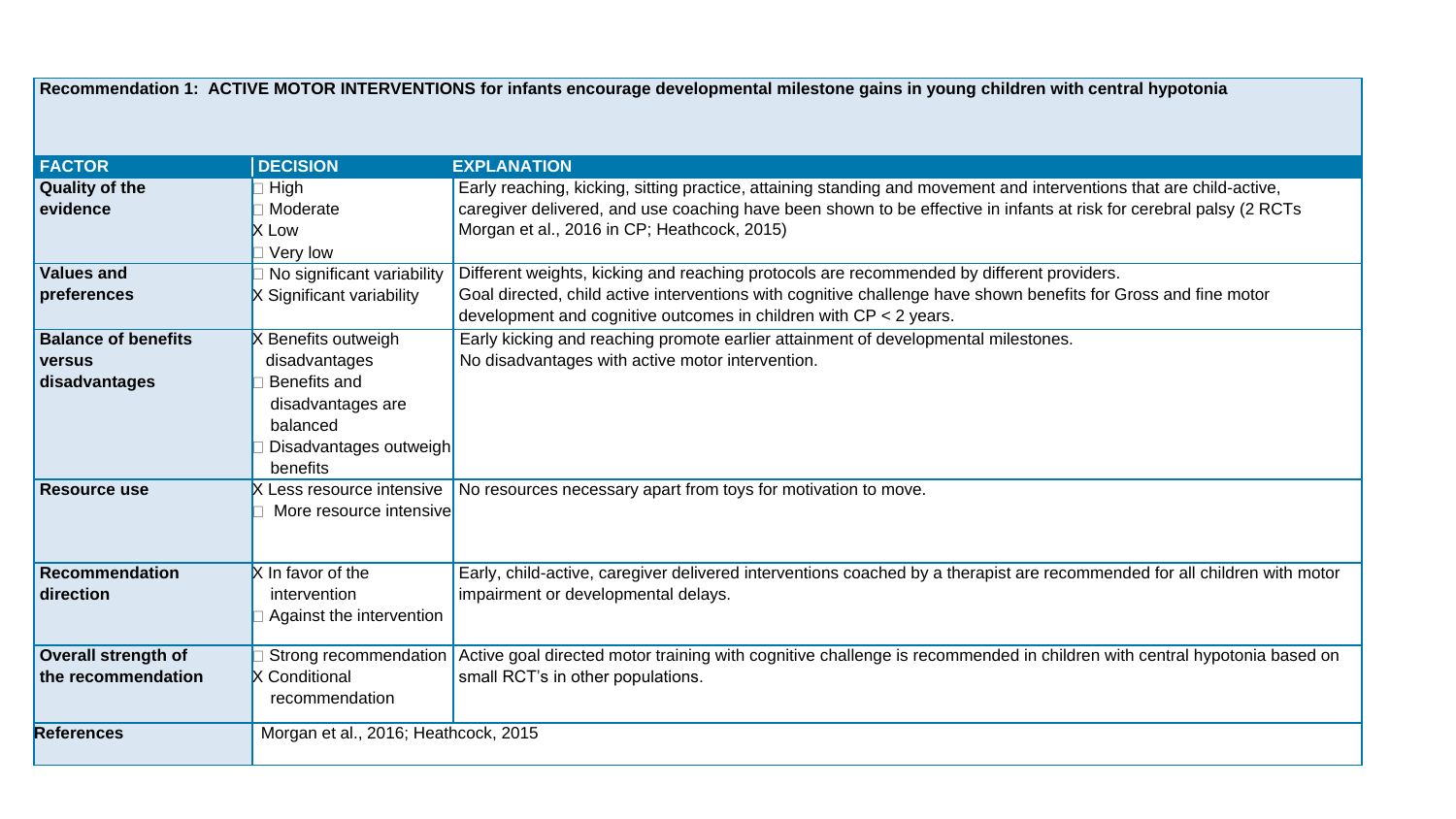**Recommendation 2: TUMMY TIME for infants encourage developmental milestone gains in young children with central hypotonia**

| <b>FACTOR</b>              | <b>DECISION</b>                              | <b>EXPLANATION</b>                                                                                                        |
|----------------------------|----------------------------------------------|---------------------------------------------------------------------------------------------------------------------------|
| <b>Quality of the</b>      | High                                         | Tummy Time intervention has been studied with a single RCT (Wentz 2017) and a case-control study analyzed the             |
| evidence                   | □ Moderate                                   | use of ankle weights to promote kicking in infants with Down syndrome (Santos, 2014).                                     |
|                            | <b>X</b> Low                                 |                                                                                                                           |
|                            | Very low                                     |                                                                                                                           |
| <b>Values and</b>          | No significant variability                   | Some providers suggest direct floor prone lying, whereas others use supports such as a wedge or soft roll to promote      |
| preferences                | X Significant variability                    | interactions or airway stability.                                                                                         |
|                            |                                              |                                                                                                                           |
| <b>Balance of benefits</b> | X Benefits outweigh                          | Tummy Time: Disadvantages are that some adults have difficulty getting on the floor, and pets or other children may make  |
| versus                     | disadvantages                                | being on the floor undesirable.                                                                                           |
| disadvantages              | Benefits and                                 |                                                                                                                           |
|                            | disadvantages are                            |                                                                                                                           |
|                            | balanced                                     |                                                                                                                           |
|                            | Disadvantages outweigh                       |                                                                                                                           |
|                            | benefits                                     |                                                                                                                           |
| <b>Resource use</b>        | X Less resource intensive                    | No resources necessary.                                                                                                   |
|                            | More resource intensive                      |                                                                                                                           |
|                            |                                              |                                                                                                                           |
|                            |                                              |                                                                                                                           |
| <b>Recommendation</b>      | X In favor of the                            | Early, child-active, caregiver delivered interventions coached by a therapist are recommended for all children with motor |
| direction                  | intervention                                 | impairment or developmental delays.                                                                                       |
|                            | Against the intervention                     |                                                                                                                           |
| <b>Overall strength of</b> | Strong recommendation                        | Although tummy time during supervised play (while child is awake), and other active motor interventions are standard      |
| the recommendation         | <b>X</b> Conditional                         | recommendations in pediatric clinical practice and have minimal resource implications, research evidence is limited in    |
|                            | recommendation                               | children with hypotonia.                                                                                                  |
|                            |                                              | Note: positioning infants in prone for sleeping is not recommended due to risk of sudden infant death syndrome (SIDS).    |
|                            |                                              | All recommendations related to use of tummy time are only to be implemented when the child is awake and closely           |
|                            |                                              | supervised by an adult.                                                                                                   |
|                            |                                              |                                                                                                                           |
| <b>References</b>          | Paleg et al., 2018; Wentz, 2017; Santos 2014 |                                                                                                                           |
|                            |                                              |                                                                                                                           |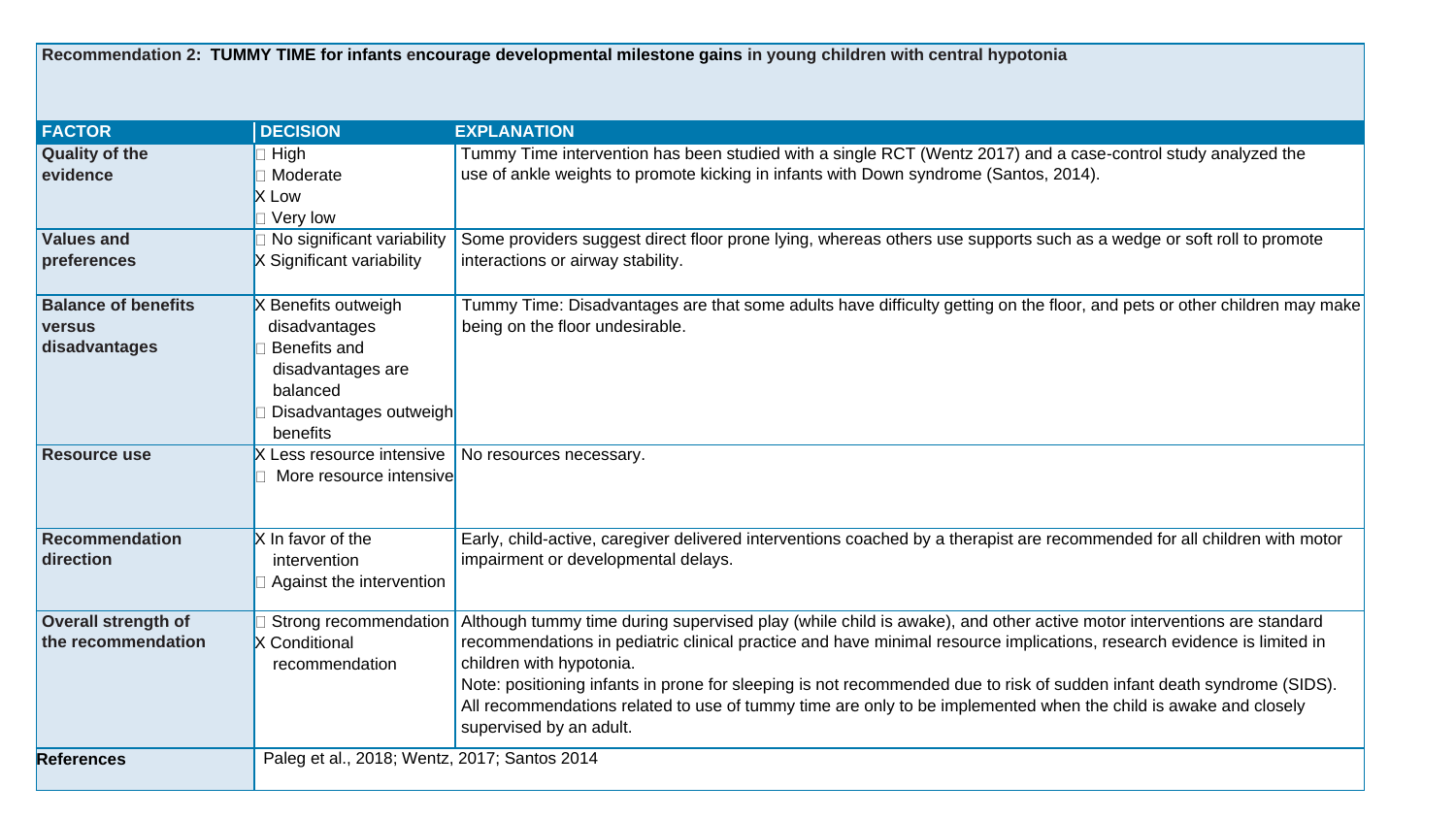**Recommendation 3: INFANT MASSAGE may be used to promote parent child interaction in children with hypotonia. Standardized infant massage can be beneficial for Interpersonal interactions and relationships and domestic life, by promoting parent-infant interaction and improving sleep.** 

| <b>FACTOR</b>                  | <b>DECISION</b>           | <b>EXPLANATION</b>                                                                                                     |
|--------------------------------|---------------------------|------------------------------------------------------------------------------------------------------------------------|
| <b>Quality of the evidence</b> | $\Box$ High               | Three systematic reviews examining effects of massage on infants showed benefits for parent-infant interaction and     |
|                                | □ Moderate                | sleeping. These were not specific to infants with hypotonia. Two low level RCTs in infants with Down syndrome          |
|                                | X Low                     | showed effects beyond that expected with maturation on motor development and visual attention.                         |
|                                | $\Box$ Very low           |                                                                                                                        |
| <b>Values and</b>              | □ No significant          | Significant variability exists between massage protocols, and varied combinations of tactile and kinesthetic elements. |
| preferences                    | variability               | Expert consensus was in favor of effleurage delivered by caregivers focusing on parent/infant bonding with careful     |
|                                | X Significant variability | adjustment to infant responses.                                                                                        |
| <b>Balance of benefits</b>     | X Benefits outweigh       | Massage may or may not improve motor development it does not worsen it.                                                |
| <b>versus</b>                  | disadvantages             | Overall, the intervention does more good than harm and the potential impact on caregiver-infant bonding and sleep is   |
| disadvantages                  | $\Box$ Benefits and       | important.                                                                                                             |
|                                | disadvantages are         |                                                                                                                        |
|                                | balanced                  |                                                                                                                        |
|                                | Disadvantages             |                                                                                                                        |
|                                | outweigh benefits         |                                                                                                                        |
| <b>Resource use</b>            | X Less resource           | Infant massage for positive results requires training by a therapist and should be caregiver administered.             |
|                                | intensive                 | Materials are inexpensive.                                                                                             |
|                                | □ More resource           |                                                                                                                        |
|                                | intensive                 |                                                                                                                        |
| Recommendation                 | X In favor of the         | Some, but not a majority of providers recommend implementation of massage (implemented by parents/caregivers) for      |
| direction                      | intervention              | infants with or without hypotonia, to improve parent-infant interaction and sleeping.                                  |
|                                | $\Box$ Against the        |                                                                                                                        |
|                                | intervention              |                                                                                                                        |
| Overall strength of            | Strong                    | Based on low quality evidence, tactile and kinesthetic stimulation with massage is recommended in infants with and     |
| the recommendation             | recommendation            | without hypotonia to improve bonding/interaction and sleeping.                                                         |
|                                | X Conditional             |                                                                                                                        |
|                                | recommendation            |                                                                                                                        |
| <b>References</b>              |                           | Paleg, 2018; Case-Smith, 2013; Alvarez, 2017; Juneau, 2015; Underdown, 2010                                            |
|                                |                           |                                                                                                                        |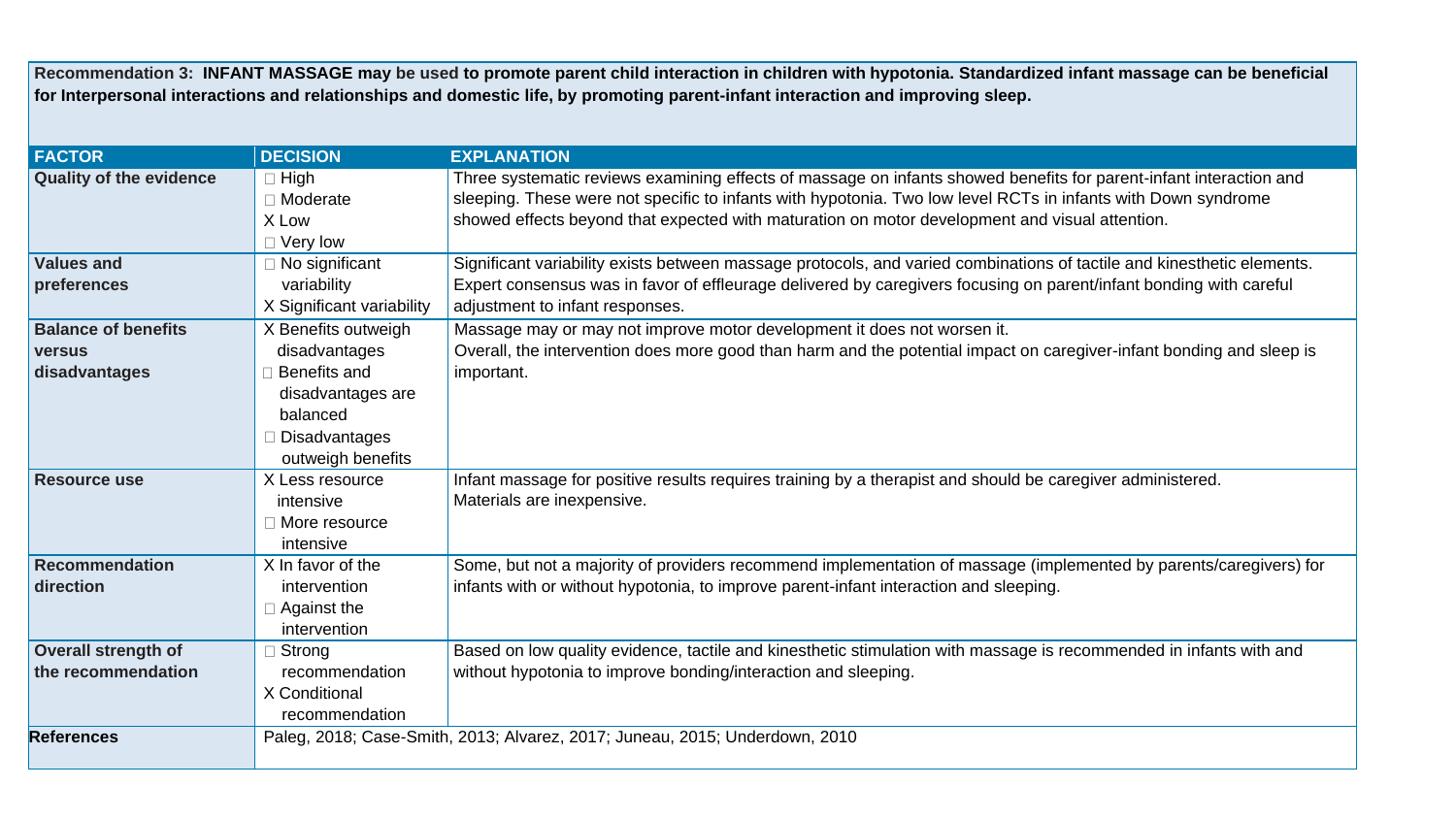**Recommendation 4: TREADMILL TRAINING may be used to promote early onset of walking and improve gait characteristics in children with central hypotonia.**

| <b>FACTOR</b>              | <b>DECISION</b><br><b>EXPLANATION</b> |                                                                                                                                               |
|----------------------------|---------------------------------------|-----------------------------------------------------------------------------------------------------------------------------------------------|
| <b>Quality of the</b>      | High                                  | The quality of evidence is derived from a systematic review of PT/OT interventions for children with hypotonia (Paleg,                        |
| evidence                   | Moderate                              | 2018), five systematic reviews of treadmill training for children with motor limitations summarized in an overview (Zwicker                   |
|                            | <b>X</b> Low                          | & Mayson 2010) and a systematic review specific to children under 6 years of age that included at least 50% children with                     |
|                            | $\Box$ Very low                       | hypotonia (Valentin-Gudiol 2013). Studies include mainly children with cerebral palsy or Down syndrome. There is overlap                      |
|                            |                                       | in included studies between reviews.                                                                                                          |
| <b>Values and</b>          |                                       | No significant variability Clinicians support the child with their arms, use overhead support systems (body weight support) and/ or a support |
| preferences                | X Significant variability             | walker/gait trainer on the treadmill.                                                                                                         |
|                            |                                       | Some use light ankle weights.                                                                                                                 |
|                            |                                       | Therapists vary the speed of the treadmill, the schedule and length of sessions.                                                              |
| <b>Balance of benefits</b> | X Benefits outweigh                   | Freadmill training may facilitate earlier onset of walking and improve stepping and gait patterns. The impact on gross motor                  |
| <b>versus</b>              | disadvantages                         | development is unclear but no negative effects have been reported.                                                                            |
| disadvantages              | Benefits and                          | Disadvantages include the difficulty of supporting the child over the treadmill for the session duration, and accessing a a                   |
|                            | disadvantages are                     | treadmill, or a gravity-lessening harness system.                                                                                             |
|                            | balanced                              |                                                                                                                                               |
|                            | <b>Disadvantages</b>                  |                                                                                                                                               |
|                            | outweigh benefits                     |                                                                                                                                               |
| <b>Resource use</b>        | Less resource intensive               | Treadmill cost varies between models, some families can access treadmills at gyms or community centers. A support walker                      |
|                            | More resource                         | or gait trainer may be able to achieve similar outcomes. Overhead support systems that remove gravity effects may make the                    |
|                            | intensive                             | intervention easier to deliver but are costly and may be difficult to access.                                                                 |
| <b>Recommendation</b>      | X In favour of the                    | Freadmill training is recommended before and after onset of walking to improve stepping and gait patterns. A gait trainer or                  |
| direction                  | intervention                          | walker may be an acceptable substitute in low-resource settings.                                                                              |
|                            | Against the intervention              |                                                                                                                                               |
| <b>Overall strength of</b> |                                       | Strong recommendation Treadmill training has been recommended as standard of care for children with Down syndrome and can reasonably be       |
| recommendation             | <b>X</b> Conditional                  | supported for children with central hypotonia from other causes. Treadmill training can be introduced from 10 months of age.                  |
|                            | recommendation                        |                                                                                                                                               |
|                            |                                       |                                                                                                                                               |
| <b>References</b>          |                                       | Paleg, 2018; Valentin-Gudiol 2011; Zwicker & Mayson, 2010                                                                                     |
|                            |                                       |                                                                                                                                               |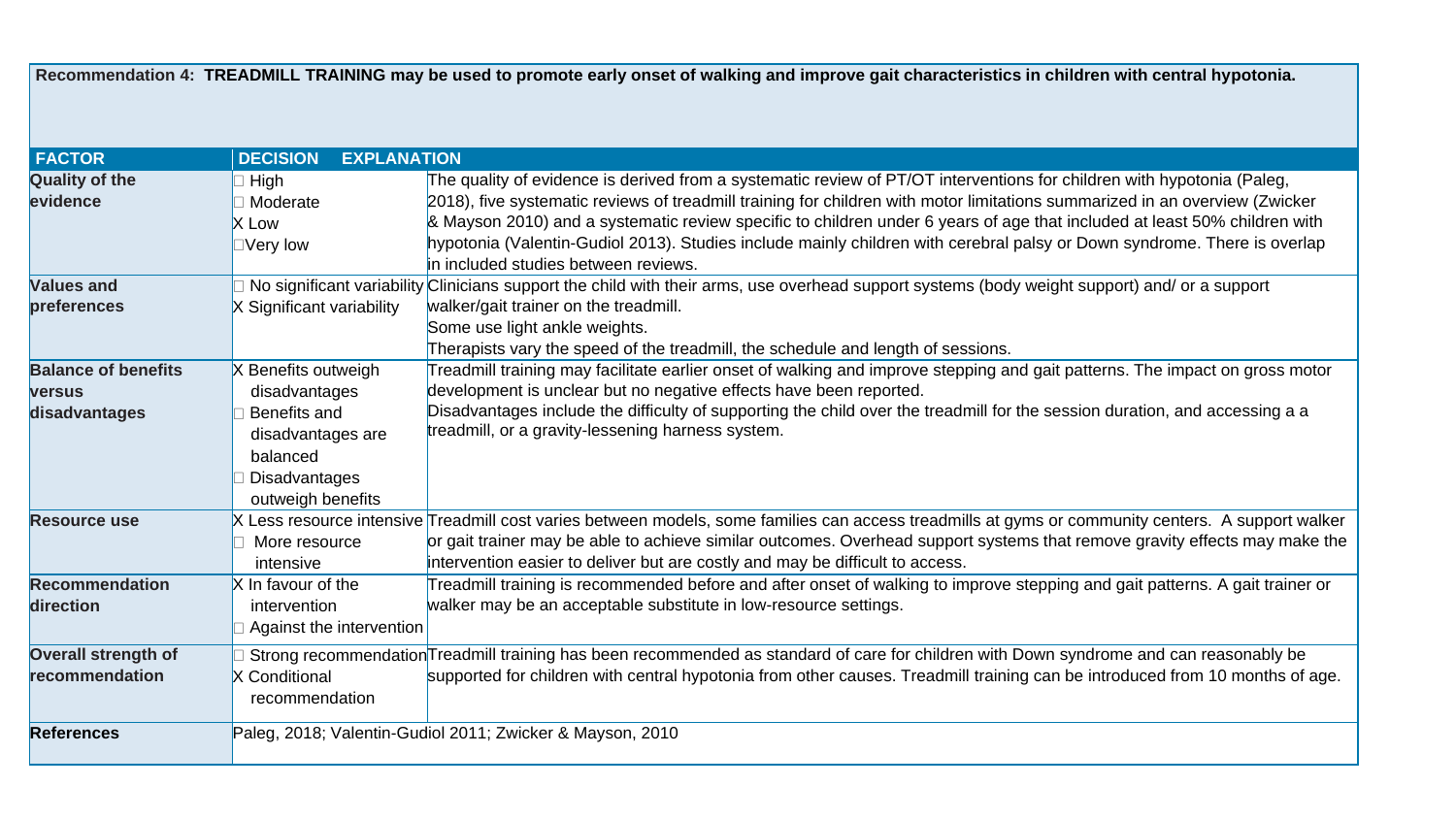**Recommendation 5: ANKLE-FOOT ORTHOSES (AFOs) and/or SUPRAMALLEOLAR ORTHOSES (SMOs) may be used to improve foot alignment and gait characteristics for ambulatory children with central hypotonia; in pre-ambulatory children, mixed results prevent recommendation in favor of AFOs and/or SMOs.**

| <b>FACTOR</b>              | <b>DECISION</b>                | <b>EXPLANATION</b>                                                                                                             |
|----------------------------|--------------------------------|--------------------------------------------------------------------------------------------------------------------------------|
| <b>Quality of the</b>      | High                           | Two systematic reviews, and two lower evidence level RCTs suggest a positive effects of AFOs and/or SMOs on                    |
| evidence                   | Moderate                       | foot alignment and gait in ambulatory children. In pre-ambulatory children, insufficient studies have been performed           |
|                            | X Low                          | and results are inconclusive.                                                                                                  |
|                            | Very low                       |                                                                                                                                |
| <b>Values and</b>          | No significant variability     | Orthotic type is highly variable; type and wear time have not been established.                                                |
| preferences                | X Significant variability      | Some use flexible supra malleolar orthoses. One study (Looper & Ulrich 2010;2011) showed that use of AFOs and/or               |
|                            |                                | SMOs may negatively impact motor development in pre-ambulatory children with Down syndrome.                                    |
|                            |                                | Two studies recommend lifetime wear for older children and adults with unstable fore, mid and/or hind foot, especially         |
|                            |                                | with pronation.(Puszczałowska-Lizis, 2017; Martin, 2004)                                                                       |
| <b>Balance of benefits</b> | Benefits outweigh              | If the child is unstable, orthotics may provide proper foot alignment for increased mobility (stepping, walking, running)      |
| versus                     | disadvantages                  | and exploration while decreasing the risk of injury from malposition or falls.                                                 |
| disadvantages              | X Benefits and                 | Disadvantages are those of all orthotics: possible weakening of antagonist or small muscle groups and decreased                |
|                            | disadvantages are              | proprioceptive feedback during movement. Use of larger shoes to accommodate AFOs and/or SMOs could increase                    |
|                            | balanced                       | risk of trips and falls.                                                                                                       |
|                            | Disadvantages outweigh         |                                                                                                                                |
|                            | benefits                       |                                                                                                                                |
| <b>Resource use</b>        | Less resource intensive        | AFOs and/or SMOs often require a larger or more specialized shoe than the child typically wears.                               |
|                            | X More resource intensive      | AFOs and/or SMOs have a limited use-time in developing children due to rapid growth.                                           |
|                            |                                | Some models require skilled orthotists for custom fabrication while others can be bought pre-fabricated.                       |
|                            |                                | Costs of AFOs and/or SMOs are high and recur in young children due to rapid growth.                                            |
| <b>Recommendation</b>      | X In favor of the intervention | There is evidence for and against the recommendation.                                                                          |
| direction                  | X Against the intervention     | If the child is walking, and if the foot requires additional support for alignment, AFOs and/or SMOs can be beneficial.        |
|                            |                                | If the child is pre-ambulatory, low to very low-level evidence exists both in favor and against.                               |
|                            |                                | Children who are pulling to stand and have good exploratory behavior may be restricted by full-time orthotic device            |
|                            |                                | use.                                                                                                                           |
|                            |                                | Children who lack foot and ankle stability to move and explore in the standing position benefit from orthotic device use.      |
| <b>Overall strength of</b> | Strong recommendation          | Wearing of AFOs and/or SMOs during treadmill training may be detrimental.                                                      |
| recommendation             | X Conditional                  | Full-time use of AFOs and/or SMOs may interfere with gross motor development for some children.                                |
|                            | recommendation                 | Children who are unable to move or stand without external support may benefit from orthotic device use.                        |
| <b>References</b>          |                                | Paleg, et al 2018; Weber & Martin, 2014; Ross & Shore 2011; Looper & Ulrich 2010/2011; Puszczałowska-Lizis, 2017; Martin, 2004 |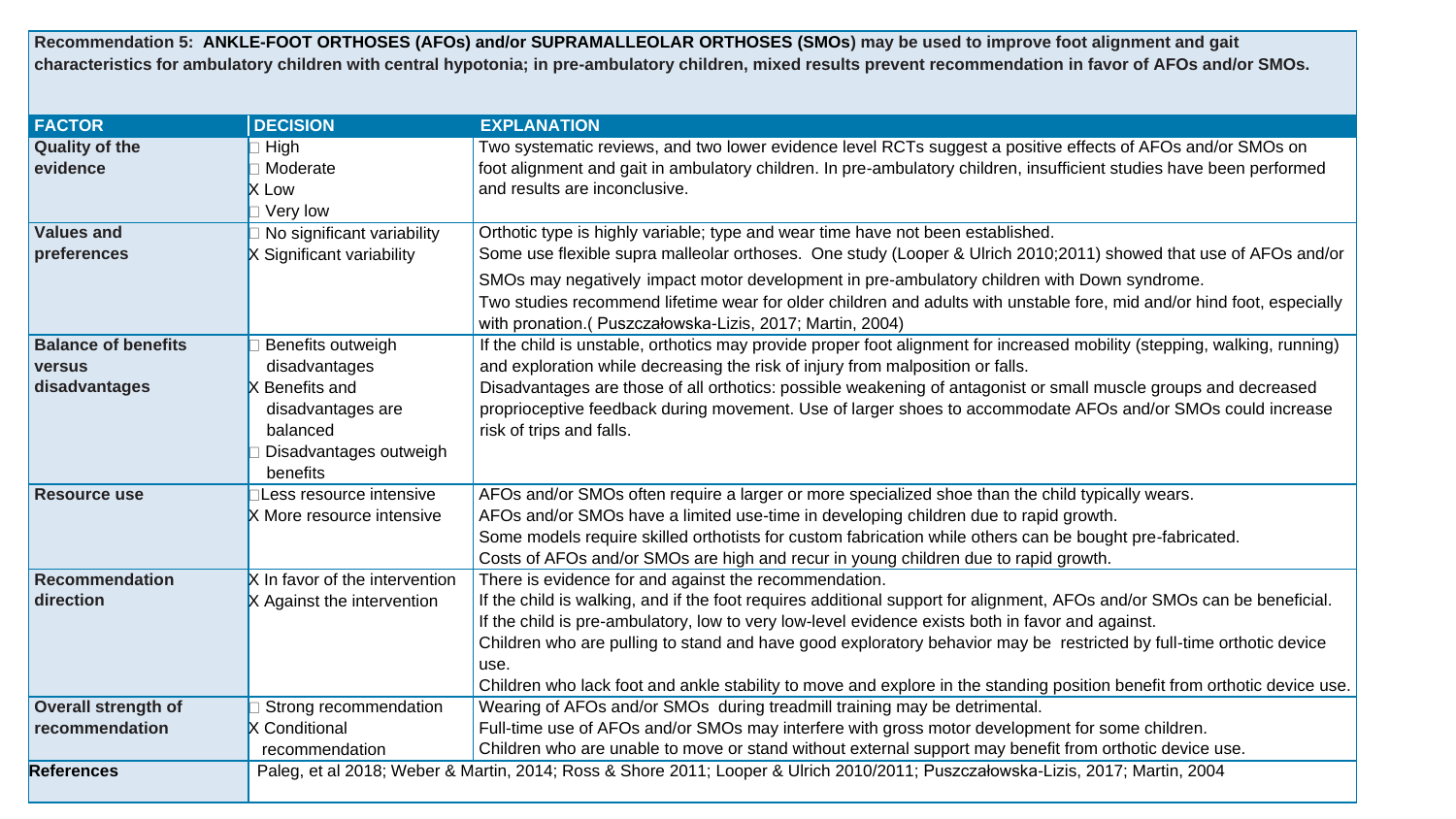|                                              |                                                                                                      | Recommendation 6: ADAPTIVE EQUIPMENT to modify the environment and allow for increased activity and participation: adaptive seating; walker/gait trainer; stander; power mobility device                                                                                                                                                                                                                                                                                                                                                                                                                                                                                                                                                                                                                                                                                                                                                                                                                                                                                                                                                                                                                                                                                                                                                                                                                                                                                                     |
|----------------------------------------------|------------------------------------------------------------------------------------------------------|----------------------------------------------------------------------------------------------------------------------------------------------------------------------------------------------------------------------------------------------------------------------------------------------------------------------------------------------------------------------------------------------------------------------------------------------------------------------------------------------------------------------------------------------------------------------------------------------------------------------------------------------------------------------------------------------------------------------------------------------------------------------------------------------------------------------------------------------------------------------------------------------------------------------------------------------------------------------------------------------------------------------------------------------------------------------------------------------------------------------------------------------------------------------------------------------------------------------------------------------------------------------------------------------------------------------------------------------------------------------------------------------------------------------------------------------------------------------------------------------|
| <b>FACTOR</b>                                | <b>DECISION</b>                                                                                      | <b>EXPLANATION</b>                                                                                                                                                                                                                                                                                                                                                                                                                                                                                                                                                                                                                                                                                                                                                                                                                                                                                                                                                                                                                                                                                                                                                                                                                                                                                                                                                                                                                                                                           |
| <b>Quality of the</b><br>evidence            | $\Box$ High<br>□ Moderate<br>X Low<br>$\Box$ Very low                                                | In a systematic review, a small 2 group study found that a supportive seat improved hand use in children with Down syndrome; a single-subject design<br>found that adding a foam support to the seating improved posture in infants with and without hypotonia. (Paleg et al., 2018) A single case design found<br>that a switch adapted ride-on toy car intervention promoted mobility and socialization for a infant with Down syndrome (Logan 2014).<br>Two recent moderate and high-quality SR's on lycra suit use with children with CP provide weak recommendations supporting improvements in<br>postural alignment and gait for trunk and partial body garments, with a strong negative recommendation against full body suits (Almeida et al., 2017;<br>Martins et al., 2015).<br>A review of seating systematic reviews suggested positive but inconclusive benefits of supportive seating for children with a range of diagnoses. (Ryan<br>2012)<br>One systematic review of gait trainer outcomes suggests positive outcomes for children with cerebral palsy (Paleg & Livingstone, 2016).<br>One systematic review of power mobility interventions (Livingstone & Field 2014) found low level evidence supporting positive effects on development,<br>activity and participation for children.<br>A systematic review of standing interventions found evidence supporting positive body structure and function outcomes for children with a range of<br>diagnoses. (Paleg 2012) |
| <b>Values and</b>                            | □ No significant                                                                                     | Equipment interventions are widely variable in type of equipment used.                                                                                                                                                                                                                                                                                                                                                                                                                                                                                                                                                                                                                                                                                                                                                                                                                                                                                                                                                                                                                                                                                                                                                                                                                                                                                                                                                                                                                       |
| preferences                                  | variability<br>X Significant<br>variability                                                          | Seating interventions range from foam supports in home furniture to specialized supportive seats.<br>Standing supports range from caregiver support to commercial standing frames.<br>Gait trainers range from adult support, supportive harnesses, modified infant walkers, to commercial gait trainers.<br>Power mobility interventions range from inexpensive ride-on toys with/without modifications to specialized devices and power wheelchairs.                                                                                                                                                                                                                                                                                                                                                                                                                                                                                                                                                                                                                                                                                                                                                                                                                                                                                                                                                                                                                                       |
| <b>Balance of benefits</b>                   | X Benefits outweigh                                                                                  | Adaptive equipment may facilitate activity and participation by allowing children to maintain position, play, move and explore.                                                                                                                                                                                                                                                                                                                                                                                                                                                                                                                                                                                                                                                                                                                                                                                                                                                                                                                                                                                                                                                                                                                                                                                                                                                                                                                                                              |
| <b>versus</b><br>disadvantages               | disadvantages<br>Benefits and<br>disadvantages are<br>balanced<br>Disadvantages<br>outweigh benefits | Some Items are costly and and are difficult to move from home to childcare or classroom<br>Some equipment requires advanced knowledge for adjustment, maintenance and implementation.                                                                                                                                                                                                                                                                                                                                                                                                                                                                                                                                                                                                                                                                                                                                                                                                                                                                                                                                                                                                                                                                                                                                                                                                                                                                                                        |
| <b>Resource use</b>                          | X Less resource<br>intensive<br>□ More resource<br>intensive                                         | Adaptive equipment may be costly and resource intensive.<br>Some equipment may be available through recycling or loan programs.<br>Less expensive adaptations may be available but require therapist involvement.                                                                                                                                                                                                                                                                                                                                                                                                                                                                                                                                                                                                                                                                                                                                                                                                                                                                                                                                                                                                                                                                                                                                                                                                                                                                            |
| <b>Recommendation</b><br>direction           | X In favour of the<br>intervention<br>$\Box$ Against the<br>intervention                             | Promotion of activity and participation outcomes is a goal of pediatric therapy interventions for all young children with delays and functional limitations.                                                                                                                                                                                                                                                                                                                                                                                                                                                                                                                                                                                                                                                                                                                                                                                                                                                                                                                                                                                                                                                                                                                                                                                                                                                                                                                                 |
| <b>Overall strength of</b><br>recommendation | ∃Strong<br>recommendation<br>X Conditional<br>recommendation                                         | Provision of equipment as an environmental modification can assist children meet activity and participation goals in addition to maintaining body<br>alignment.<br>This recommendation is based mainly on research with other populations related but not identical to central hypotonia.                                                                                                                                                                                                                                                                                                                                                                                                                                                                                                                                                                                                                                                                                                                                                                                                                                                                                                                                                                                                                                                                                                                                                                                                    |
| <b>References</b>                            |                                                                                                      | Paleg et al., 2018; Ryan 2012; Paleg & Livingstone 2016; Paleg et al., 2012; Livingstone & Field 2014; Almeida et al., 2017; Martins et al., 2015; Logan 2014                                                                                                                                                                                                                                                                                                                                                                                                                                                                                                                                                                                                                                                                                                                                                                                                                                                                                                                                                                                                                                                                                                                                                                                                                                                                                                                                |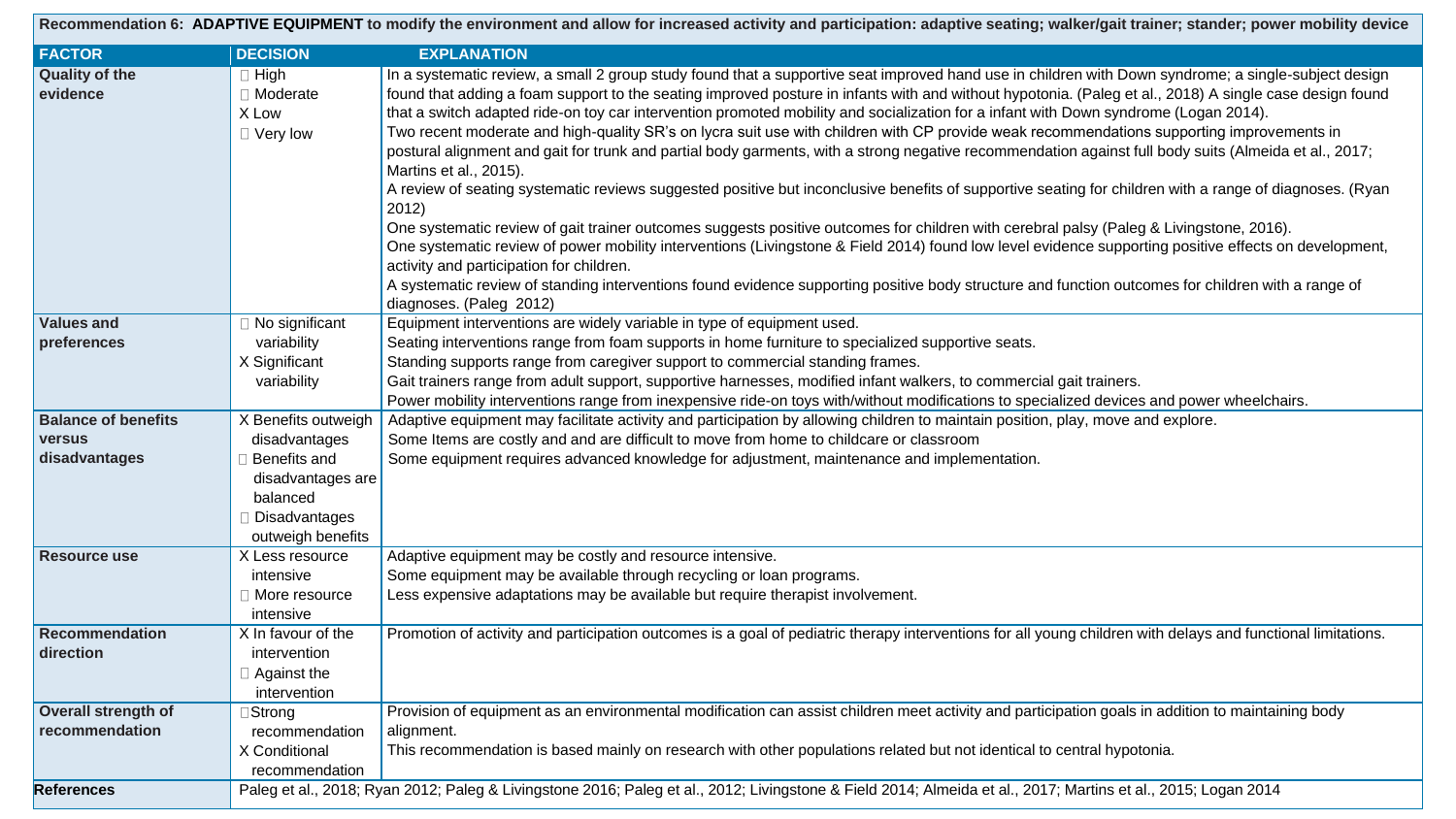**Recommendation 7: POSTURAL MANAGEMENT - Provide support to facilitate age appropriate activity and participation in natural routines (supported sitting, supported standing) and reduce time spent in asymmetrical lying postures and frog-legged position.** 

| <b>FACTOR</b>                                         | <b>DECISION</b><br><b>EXPLANATION</b>                                                                                              |                                                                                                                                                                                                                                                                                                                                                                                                                                                                                                                                                                                                                                                                     |
|-------------------------------------------------------|------------------------------------------------------------------------------------------------------------------------------------|---------------------------------------------------------------------------------------------------------------------------------------------------------------------------------------------------------------------------------------------------------------------------------------------------------------------------------------------------------------------------------------------------------------------------------------------------------------------------------------------------------------------------------------------------------------------------------------------------------------------------------------------------------------------|
| <b>Quality of the</b><br>evidence                     | $\Box$ High<br>$\Box$ Moderate<br>$\square$ Low<br>X Very low                                                                      | Decreased strength, hypermobile joints, increased flexibility and decreased axial tone may lead to delayed motor skills<br>and compensatory strategies to lean on supports [Martin 2007].<br>For preterm children alternating position is beneficial for neurodevelopment, sleep and stress [Vaivre-Douret 2004;<br>Madlinger-Lewis 2014].<br>Postural management promotes alignment and provides appropriate support in sitting and standing and may increase<br>play and activity (Paleg 2016 [Washington 2002]).<br>24-hour postural management has been proposed for children who are displaying asymmetrical and gravity-dependent<br>postures [Pountney 2002] |
| <b>Values and</b><br>preferences                      | $\Box$ No significant variability<br>X Significant variability                                                                     | Postural management varies according to the setting, activity or situation, degree of hypotonia and asymmetry of the<br>child.                                                                                                                                                                                                                                                                                                                                                                                                                                                                                                                                      |
| <b>Balance of</b><br>benefits versus<br>disadvantages | X Benefits outweigh<br>disadvantages<br>Benefits and<br>disadvantages are<br>balanced<br>$\Box$ Disadvantages outweigh<br>benefits | There are no disadvantages to promoting symmetric, well supported postures during activity and interactions.                                                                                                                                                                                                                                                                                                                                                                                                                                                                                                                                                        |
| <b>Resource use</b>                                   | X Less resource intensive<br>More resource intensive                                                                               | Postural support requires attention on the part of the caregiver and therapist.                                                                                                                                                                                                                                                                                                                                                                                                                                                                                                                                                                                     |
| Recommendation<br>direction                           | X In favour of the<br>intervention<br>$\Box$ Against the intervention                                                              | According to a consensus statement for children with cerebral palsy: Children should start 24-hour postural management<br>programs in lying as soon as appropriate after birth, in sitting from 6 months, and in standing from 12 months<br>(Gericke 2006) or 9 months (Paleg, 2003)                                                                                                                                                                                                                                                                                                                                                                                |
| <b>Overall strength of</b><br>recommendation          | Strong recommendation<br>X Conditional<br>recommendation                                                                           | Based on very low level evidence in preterm children, children with related diagnoses, and on ease of implementation,<br>postural support to promote activity is reccommended in young children with central hypotonia.                                                                                                                                                                                                                                                                                                                                                                                                                                             |
| <b>References</b>                                     |                                                                                                                                    | Paleg, 2016; Gericke 2006, Pountney 2002; Martin 2005; Martin 2007; Vaivre-Douret, 2004; Madlinger-Lewis, 2014                                                                                                                                                                                                                                                                                                                                                                                                                                                                                                                                                      |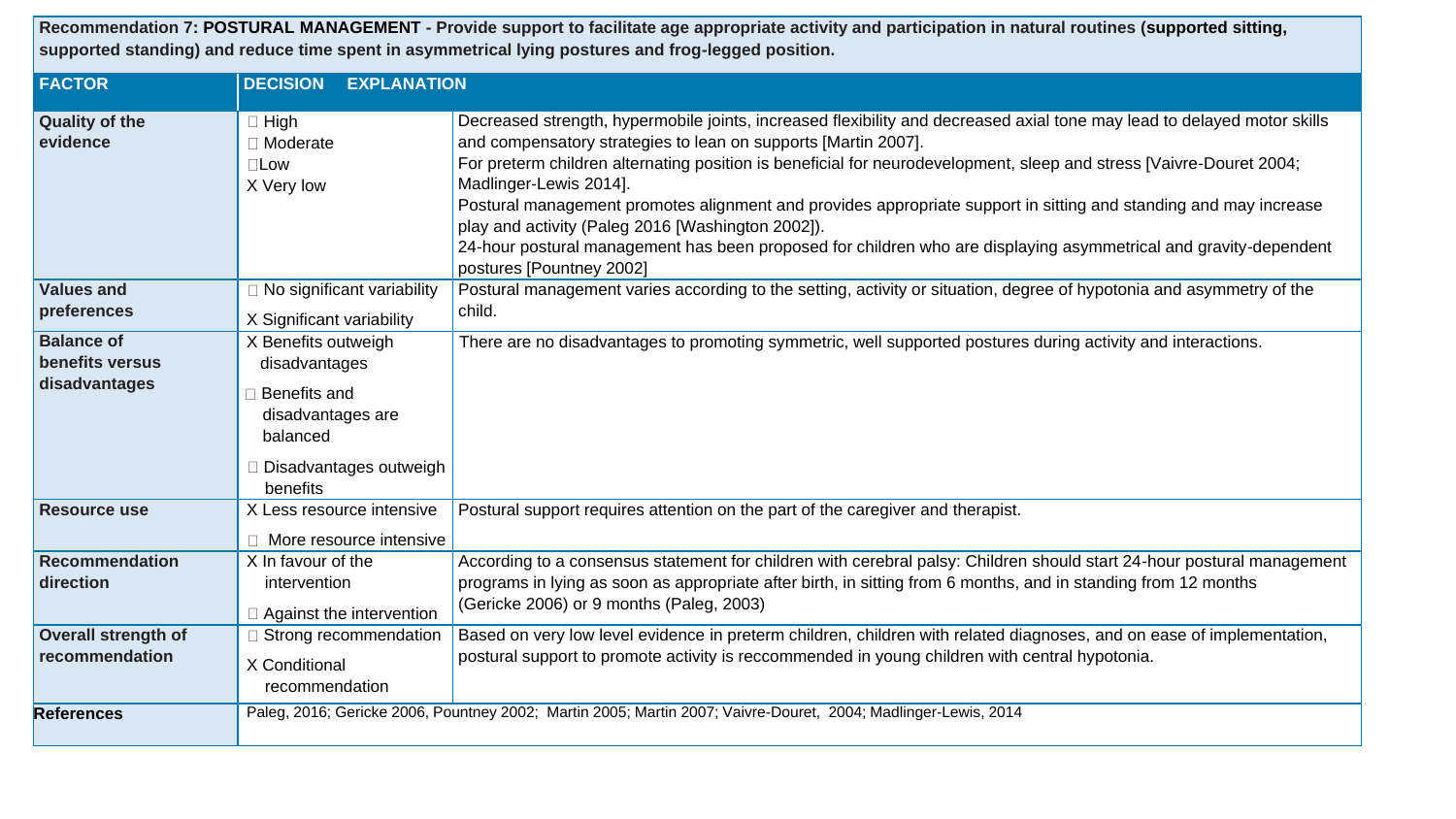**Recommendation 8: HIP SURVEILLANCE to preserve hip health and prevent dislocation by monitoring hip instability or displacement and intervening early to prevent hip dislocation (see AACPDM Hip Surveillance Care Pathway)** 

| <b>FACTOR</b>                                                | <b>DECISION</b><br><b>EXPLANATION</b>                                                                                       |                                                                                                                                                                                                                                                                                                                                                                                                                                                                                                                                                                                                                                                                                                    |
|--------------------------------------------------------------|-----------------------------------------------------------------------------------------------------------------------------|----------------------------------------------------------------------------------------------------------------------------------------------------------------------------------------------------------------------------------------------------------------------------------------------------------------------------------------------------------------------------------------------------------------------------------------------------------------------------------------------------------------------------------------------------------------------------------------------------------------------------------------------------------------------------------------------------|
| <b>Quality of the</b><br>evidence                            | $\Box$ High<br>□ Moderate<br>X Low<br>$\Box$ Very low                                                                       | Population studies of children with hypotonia demonstrate increased risk of hip dislocation (up to 7% in children with<br>Down syndrome (DS) [Kelley 2013], and 18% with Joubert [íncecik 2012]). Children with DS have more retroverted<br>and shallower acetabula with reduced coverage of the femoral head [Bulat 2017]. Published recommendations exist in<br>the form of guidelines for children with cerebral palsy and Down syndrome.                                                                                                                                                                                                                                                       |
| <b>Values and</b><br>preferences                             | $\Box$ No significant variability<br>X Significant variability                                                              | Not all clinicians agree that hypotonia without accompanying diagnoses creates an increase risk for hip displacement and<br>dislocation.<br>Guidelines are focused on children who are not walking by age two, or crawling/cruising/pulling to stand by 18 months to<br>2 years.                                                                                                                                                                                                                                                                                                                                                                                                                   |
| <b>Balance of benefits</b><br><b>versus</b><br>disadvantages | X Benefits outweigh<br>disadvantages<br>Benefits and<br>disadvantages are<br>balanced<br>Disadvantages outweigh<br>benefits | The natural history is often progressive, with the typical onset of hypermobility of the hip evolving to habitual dislocation,<br>persistent subluxation, and fixed dislocation, and eventually leading to the loss of independent mobility [Maranho 2018].<br>Untreated hip dislocation may lead to stiff, painful, dislocated hips. Radiographic and clinical hip surveillance is<br>recommended to prevent dislocation through orthopedic consultation and consideration of timely hip surgery [Kelley 2013]<br>Mean age for first hip dislocation in DS is 4.6 years [Knight 2011].<br>Disadvantage is one additional radiograph per year increasing exposure to radiation in the pelvic area. |
| <b>Resource use</b>                                          | X Less resource intensive<br>□ More resource intensive                                                                      | Preventative surveillance in the form of regular radiographs is minimally costly.<br>Surgical treatment of hip displacement after limitations to range of motion and dislocation is very costly.                                                                                                                                                                                                                                                                                                                                                                                                                                                                                                   |
| <b>Recommendation</b><br>direction                           | X In favour of the<br>intervention<br>$\Box$ Against the intervention                                                       | Classification exists in children with DS with initial phases (0 to 2 y) and dislocation phases (2 to 8) clearly defined.                                                                                                                                                                                                                                                                                                                                                                                                                                                                                                                                                                          |
| <b>Overall strength of</b><br>recommendation                 | □Strong recommendation<br>X Conditional<br>recommendation                                                                   | Based on low quality evidence and international consensus guidelines for related populations, standard hip surveillance is<br>recommended in young children with hypotonia, especially if they are not walking by the age of 2 years.                                                                                                                                                                                                                                                                                                                                                                                                                                                              |
| <b>References</b>                                            |                                                                                                                             | Hägglund 2014, Kelley 2013, İncecik 2012, Knight 2011, Maranho 2018, Bulat 2017                                                                                                                                                                                                                                                                                                                                                                                                                                                                                                                                                                                                                    |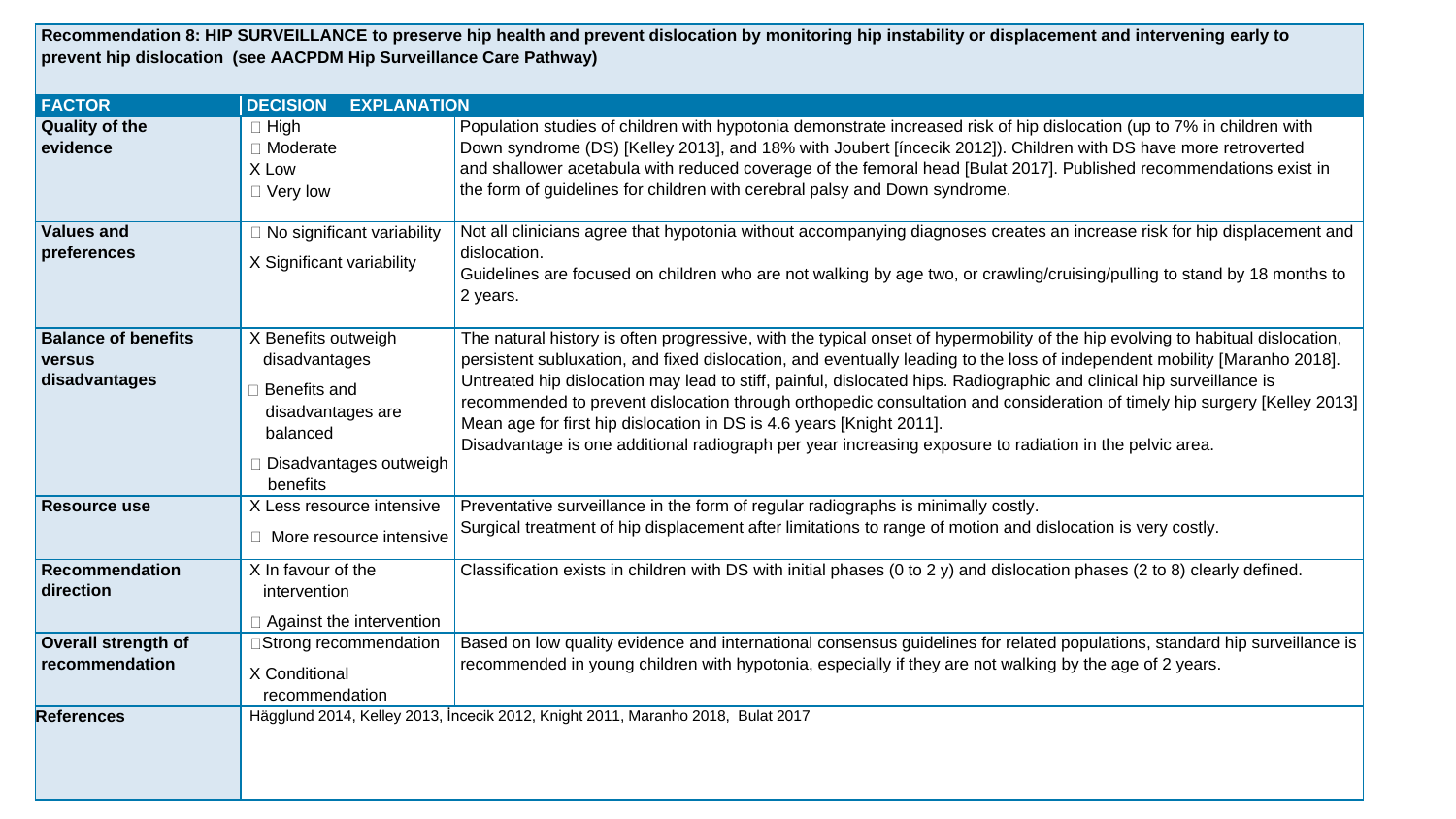## **Recommendation 9: COMPRESSION GARMENTS**

| <b>FACTOR</b>              | <b>DECISION</b>           | <b>EXPLANATION</b>                                                                                                        |
|----------------------------|---------------------------|---------------------------------------------------------------------------------------------------------------------------|
| <b>Quality of the</b>      | $\Box$ High               | A single case study showed that a compression garment increased child's ability to roll (Paleg 1999).                     |
| evidence                   | $\Box$ Moderate           |                                                                                                                           |
|                            | $\Box$ Low                |                                                                                                                           |
|                            | X Very low                |                                                                                                                           |
| <b>Values and</b>          | $\Box$ No significant     | Compression garments vary from simple low-cost length of neoprene, to high cost custom made vests, shirts and shorts,     |
| preferences                | variability               | made from various thickness neoprene, lycra and other circumferential elastic fabrics.                                    |
|                            | X Significant variability |                                                                                                                           |
| <b>Balance of benefits</b> | X Benefits outweigh       | Compression garments may facilitate activity and participation by allowing children to maintain position, play, move and  |
| <b>versus</b>              | disadvantages             | explore.                                                                                                                  |
| disadvantages              | Benefits and              | Some families and children report over heating in these garments                                                          |
|                            | disadvantages are         | Care must be taken that the garment is not too tight                                                                      |
|                            | balanced                  | Some models make diapering and toileting difficult                                                                        |
|                            | Disadvantages             | Some models are difficult to don and doff                                                                                 |
|                            | outweigh benefits         | We recommend against models with many extra support panels, which may restrict movement                                   |
| <b>Resource use</b>        | X Less resource           | We recommend starting with least costly options and are cautious about full coverage custom models which require          |
|                            | intensive                 | frequent return to the manufacturer for adjustments                                                                       |
|                            | $\Box$ More resource      |                                                                                                                           |
|                            | intensive                 |                                                                                                                           |
| <b>Recommendation</b>      | X In favour of the        | Promotion of activity and participation outcomes is a goal of pediatric therapy interventions for all young children with |
| direction                  | intervention              | delays and functional limitations.                                                                                        |
|                            | $\Box$ Against the        |                                                                                                                           |
|                            | intervention              |                                                                                                                           |
| <b>Overall strength of</b> | ∃Strong                   | Provision of a compression garment as an environmental modification can assist children meet activity and participation   |
| the recommendation         | recommendation            | goals in addition to maintaining body alignment.                                                                          |
|                            | X Conditional             | Full body suits are not recommended.                                                                                      |
|                            | recommendation            | This recommendation is based mainly on research with other populations related but not identical to central hypotonia.    |
| <b>References</b>          |                           | Paleg et al., 2018; Paleg, 1999; Almeida, 2017; Romeo, 2018                                                               |
|                            |                           |                                                                                                                           |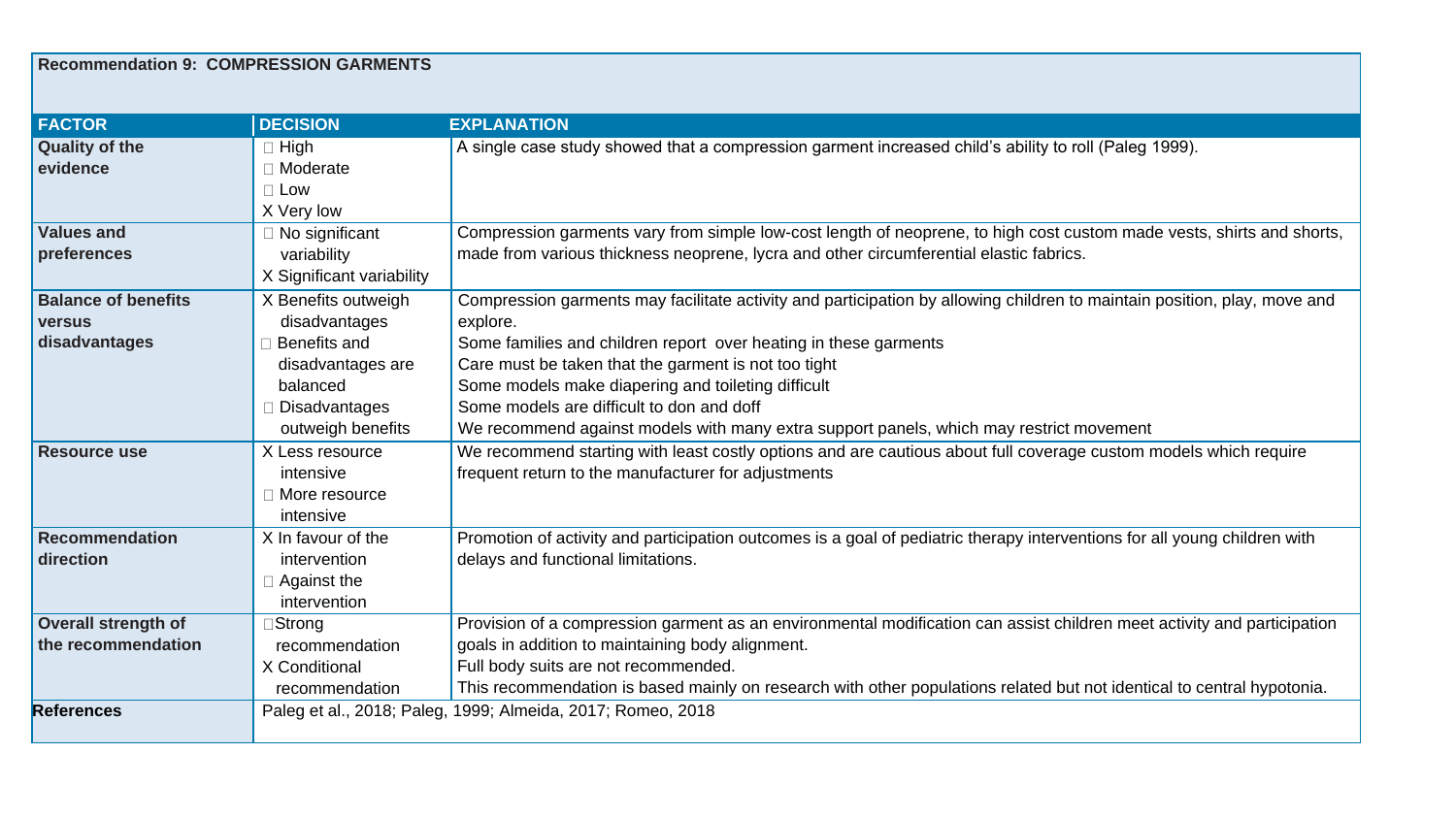## **Hypotonia Care Pathway Algorithm**



Evidence levels:

| Very Low <b>@OOO</b> | Low <b>@@OO</b> | Moderate <b>COO</b> O | High <b>@@@@</b> |
|----------------------|-----------------|-----------------------|------------------|
|----------------------|-----------------|-----------------------|------------------|